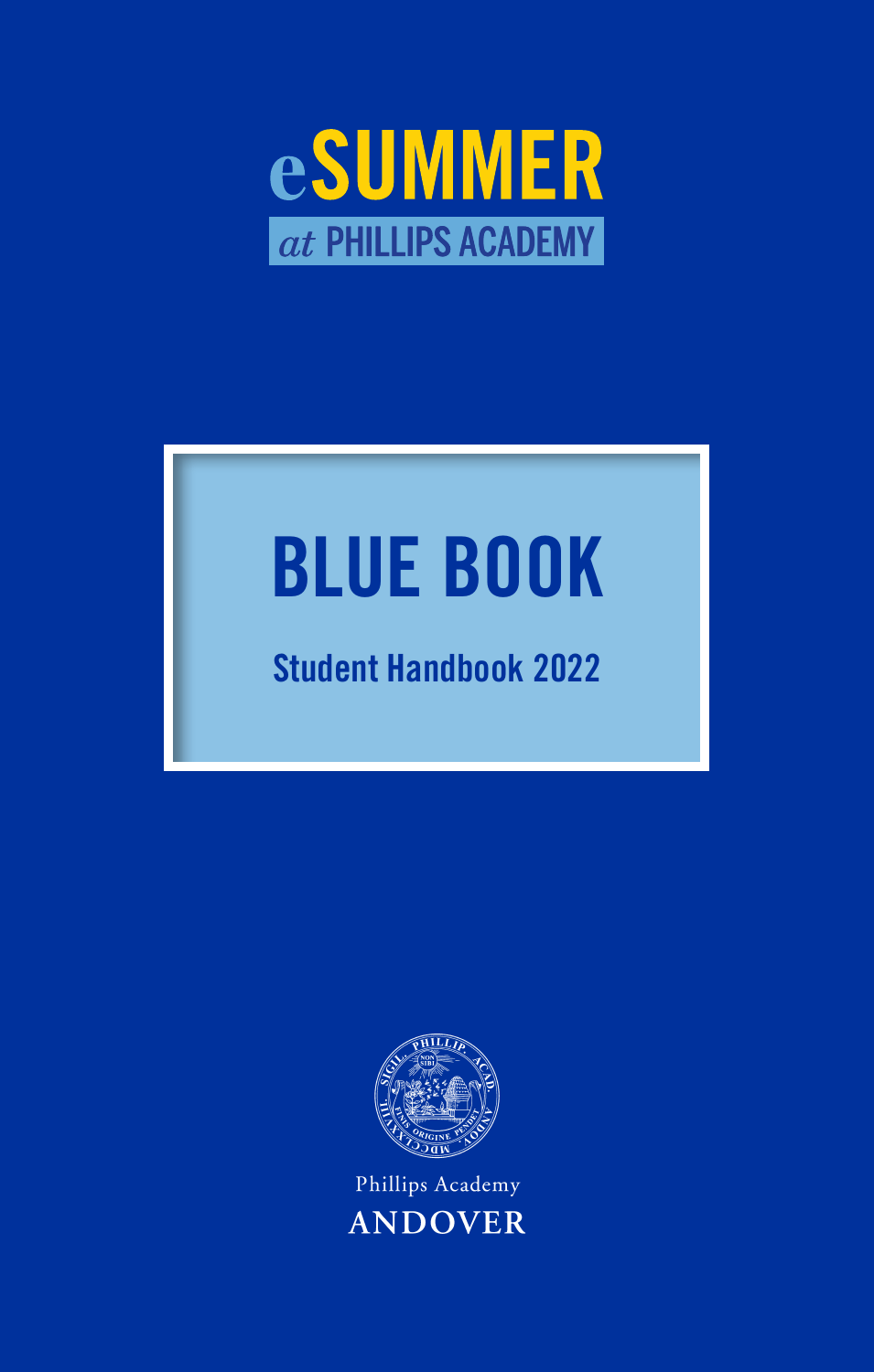

Dear Students and Families,

Welcome to eSummer at Phillips Academy! We are delighted that you have chosen to become part of our summer community, and we are committed to providing you with an outstanding academic experience.

Please consider this *Blue Book* an essential resource as you navigate your way this summer. In the pages ahead, we highlight our community's shared expectations and values. More specifically, we outline our commitment to respect, inclusivity, honesty, integrity, and service in our everyday behaviors and choices.

We, the faculty and staff at Andover, do our best to create an environment in which you can grow and learn. We seek opportunities to support, guide, and celebrate your progress. We have terrific faith in you, and we do all that we can to help you learn, work, and engage with integrity. We encourage you to lead with moral courage, to care for one another and our community with compassion and generosity, and to persevere with grit and optimism.

We expect that you will use the *Blue Book* to inform your academic decisions and hope it will provide both the guiding principles and the practical details you will need to thrive during the summer. All students and families should read this handbook carefully and be sure to sign the online Enrollment Agreement to confirm acceptance of Phillips Academy's standards and rules.

Sincerely,

Beth Friedman Director of Outreach & Summer Session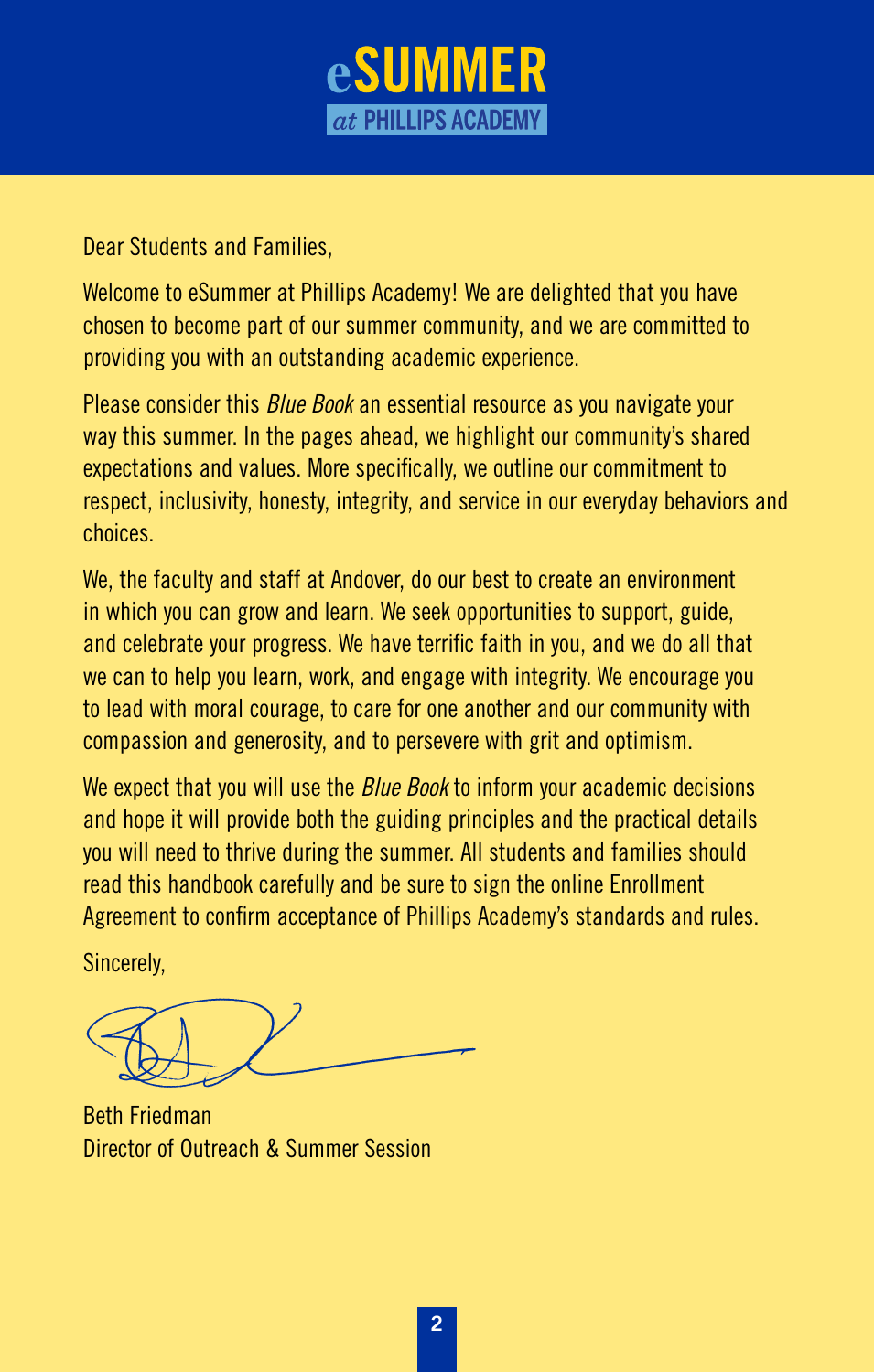## STATEMENT OF PURPOSE

**Phillips Academy's Constitution charges the faculty to teach "youth from every quarter" to aspire equally to knowledge and goodness. This obligation challenges students to develop what is finest in themselves and others, for others and themselves. Phillips Academy is committed to nurturing an intentionally diverse, inclusive community that encourages students and adults to respect, inspire, and learn from one another. Guided by the ideal of** *non sibi***, leading lives "not for self," the Phillips Academy community promotes a balance of intellectual curiosity, engagement, leadership, and service in the pursuit of excellence: academic, civic, and moral.**

## STATEMENT OF VALUES

#### *Non Sibi*

We strive to embody the ideal of *non sibi* (not for self) with intentional teaching, learning, and engagement guided by a sense of responsibility toward the global community and natural world.

#### **Youth from Every Quarter**

We are committed to creating an equitable and inclusive school in which students from diverse backgrounds, cultures, and experiences—including race, ethnicity, nationality, gender, socioeconomic class, sexual orientation, gender identity, religion, and ability learn and grow together.

#### **Knowledge and Goodness**

We challenge students in mind, body, and spirit such that they may pursue the knowledge, develop the skills, and sustain the integrity needed to lead a responsible, fulfilling life.

#### **Nondiscrimination Policy**

*Phillips Academy admits qualified students of any race, color, national or ethnic origin, sex, gender identity or expression, religion, sexual orientation, disability status, or any other status protected by applicable law, and extends to them all the rights, privileges, programs, and activities generally accorded or made available to students at the school. Phillips Academy does not discriminate on the basis of race, color, national or ethnic origin, sex, gender identity or expression, religion, sexual orientation, disability status, or any other status protected by applicable law, in the administration of its educational, admissions, financial aid, athletic, and other school-administered programs.*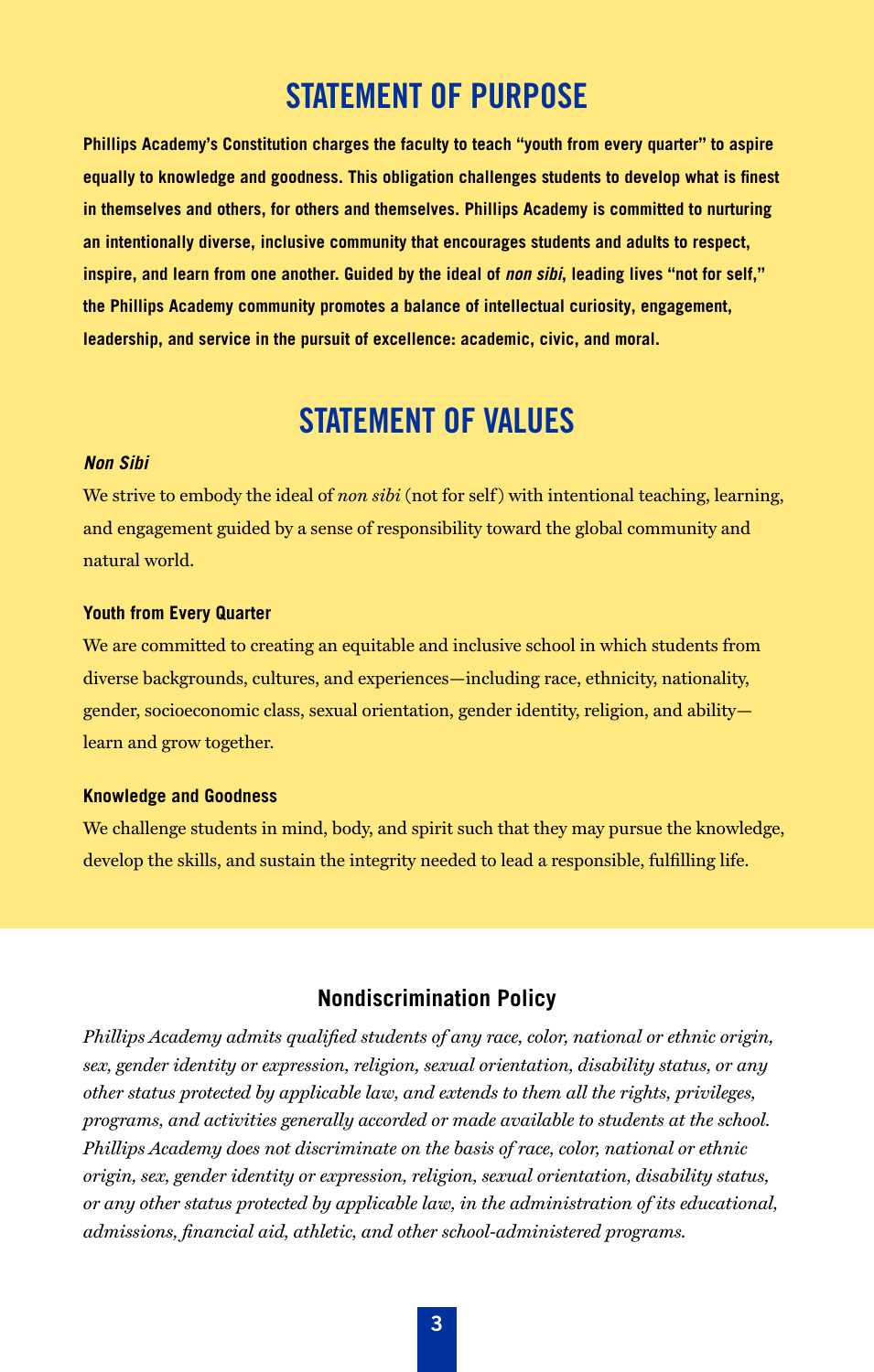# **THE BLUE BOOK**

We hope that by being clear about expectations and policies we will inspire positive participation in all areas of the school, promote learning, and encourage the realization that respect for self and for others is at the heart of our community. The sections below are included to clarify the community's expectations of all students.

The *Blue Book* does not limit the discretion of the Academy to alter its rules and procedures. While the rules and procedures outlined in this handbook apply under most circumstances, from time to time there are situations that require nonstandard or atypical responses. Therefore, the Academy reserves the right, in its sole discretion, to deal with instances of inappropriate behavior by taking such actions it deems to be in the best interests of the Academy, its faculty, administrators, staff, students, and overall school community, even if those actions deviate from the general guidelines set forth in this book. The *Blue Book* is not intended to create, nor does it create, a contract or part of a contract in any way, including but not limited to, between Phillips Academy and any parent, guardian, or student affiliated with or attending Phillips Academy. The Academy always reserves the right to discipline, dismiss, or require the withdrawal of any student whenever the student's misconduct or suspected misconduct poses a severe risk of harm to self or the community.

## **ACADEMIC EXPECTATIONS AND POLICIES**

#### **Academic Integrity**

Honesty is the basic value on which this community rests and is an essential component of academic integrity. Academic integrity is demanded by the very nature of a school community. Honesty in the academic area means claiming as one's own only that work which is one's own. All scholarship builds upon the ideas and information of others; the honest person makes clear in written work exactly what the source of any borrowed information or idea is, whether it be library materials, the internet, classmates, or family members. Since words are the bearers of both information and the unique style of the writer, the words of others, if borrowed, must be properly acknowledged. In addition, work done for one course may not be used to secure credit in another. It is not acceptable to submit one piece of work (e.g., notes, computer programs, lab reports, papers, etc.) to more than one course without prior consultation with and written permission from all instructors involved.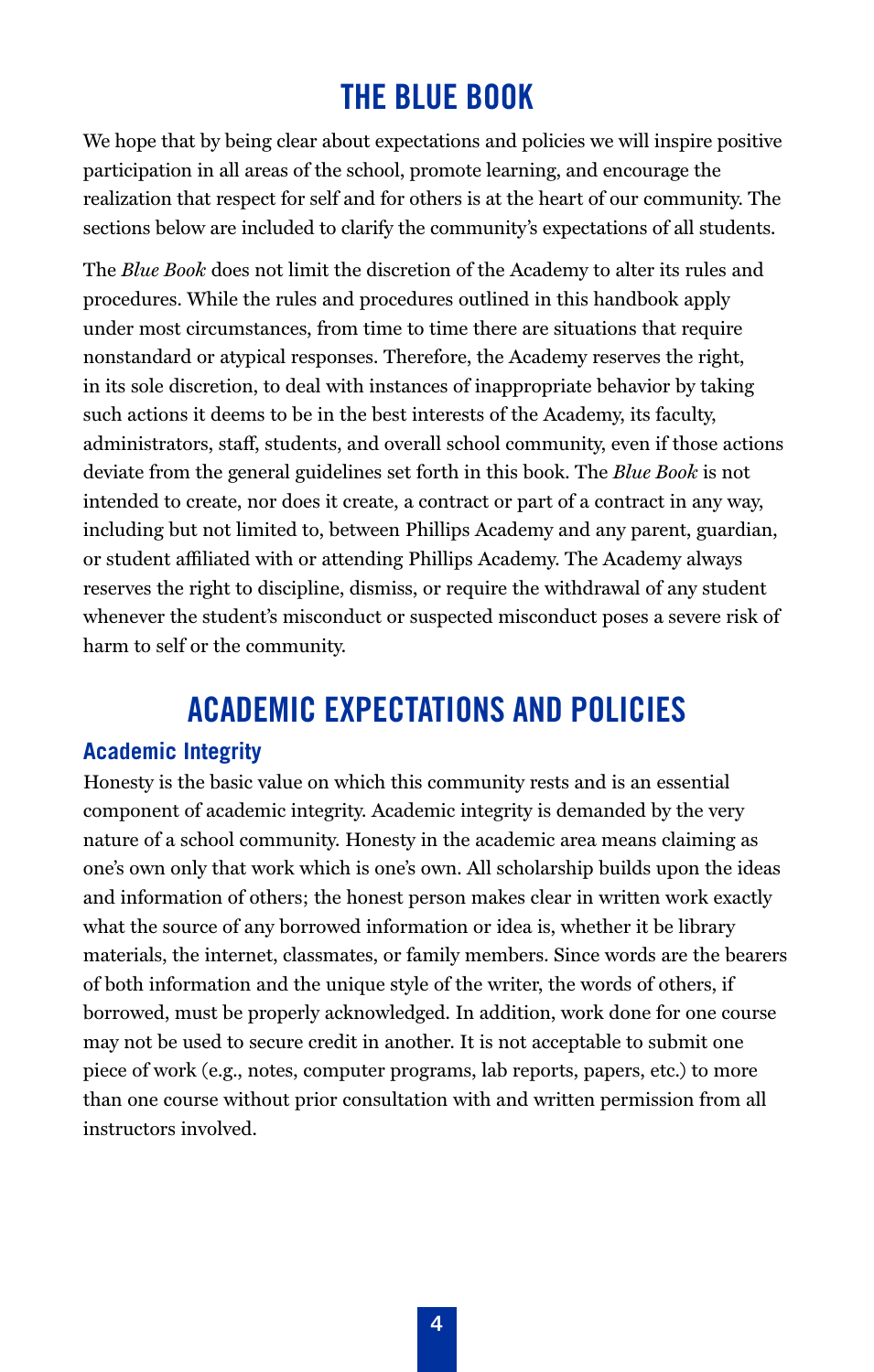Students are required to engage in the Academy's educational programming about academic integrity: this may include watching assigned videos, participating in discussions, and completing assessments. If a student is unsure how to apply policies and guidelines to a particular course or assignment, the student should discuss the matter with the instructor.

The director, in consultation with the instructor and/or other relevant administrators, determines if a student has failed to meet the Academy's expectations of academic integrity as well as the level of the infraction based on their knowledge of the full context in which the infraction occurred. While the director will draw on their experience of similar cases in order to help ensure consistency in applying the levels to each individual case, other interested parties—including parents and guardians—have no role to play in making this determination.

The levels of infraction are as follows:

• **Level 1 infractions: "Failure to follow instructions."** 

These infractions do not invoke a formal disciplinary response. They are recorded on a form maintained by the Andover Summer office.

• **Level 2 infractions: "Failure to adequately cite the work of others."**  These infractions are also recorded on this form; however, Level 2 infractions require that the student meet with the director, who will issue a formal letter of discipline.

• **Level 3 infractions: "Academic dishonesty."**

These infractions—cases of academic dishonesty—also require that the student meet with the director, who will determine the appropriate level of disciplinary consequences.

A student with a second infraction, at any level and at any point in their time as a student at the Academy, should expect a stronger response. Infractions of any level may also carry an academic penalty (for example, awarding no credit or requiring a redo of an assignment or paper) to be determined by the instructor and director. In addition, other forms of dishonesty, such as submitting a corrupt file or suggesting an assignment has been submitted but being unable to provide evidence of that, may carry an academic penalty and may be referred to the director. Finally, students are expected to be the only person using their credentials to access their email, PAnet, and Canvas pages, etc. Others, including parents, may not access these materials.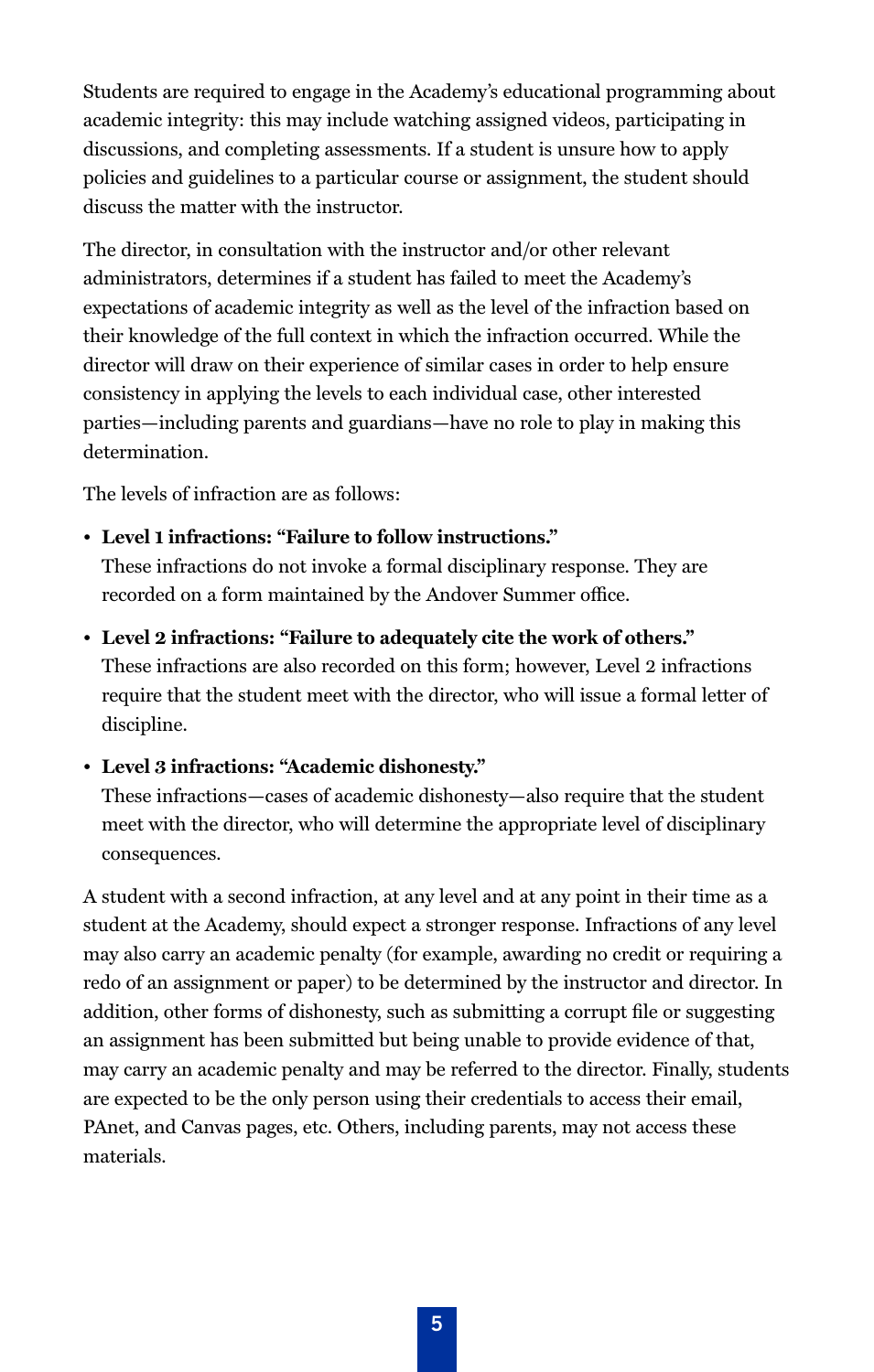#### **Workload & Major Assignments**

The specific course load of students will vary depending on the course(s) in which they are enrolled. Generally, each student is expected to put in 60 to 120 minutes of academic work each day, which may include video viewing, reading, writing, project work, etc.

#### **Attendance & Absences**

Students are expected to meet all academic obligations, completing and submitting assignments based on course deadlines, attending synchronous class meetings, and scheduling and attending weekly 1:1 meetings. A pattern of missed assignments may result in administrative action or a failing grade.

#### **Academic Reports**

Students and families receive weekly updates to their Learning Trackers from teachers, who may suggest extra help or administrative intervention if needed. At the end of the session, teachers submit narrative reports that are made available to students and families at the program's close.

#### **Class Behavior**

All students in all programs are expected to engage with and participate in courses, and should complete all required assignments on time and to the best of their ability. Unsatisfactory behavior in online forums will not be tolerated and could lead to dismissal from the program. Online interactions with peers and teachers must adhere to the same guidelines of appropriateness as in-person interactions and must model respect and integrity at all times.

Expectations for academic integrity are the same for online programs as for Phillips Academy's in-person courses; violations of the academic integrity policy will be dealt with in a similar manner for these programs as in the case of such infractions on campus.

#### **Withdrawal from eSummer**

Students who withdraw or are dismissed from the program will not receive final grades and reports.

#### **Grades**

All eSummer courses are taken for a mastery rating using an adapted version of Phillip Academy's 0–6 scale. Of note, the use of a mastery-based approach to assessment, coupled with the eSummer program's emphasis on personalized learning, means that students may select the specific learning goals on which they will focus for the summer. Therefore, they may remain at an "Emerging" level or simply not receive ratings at all in the areas they have chosen not to prioritize.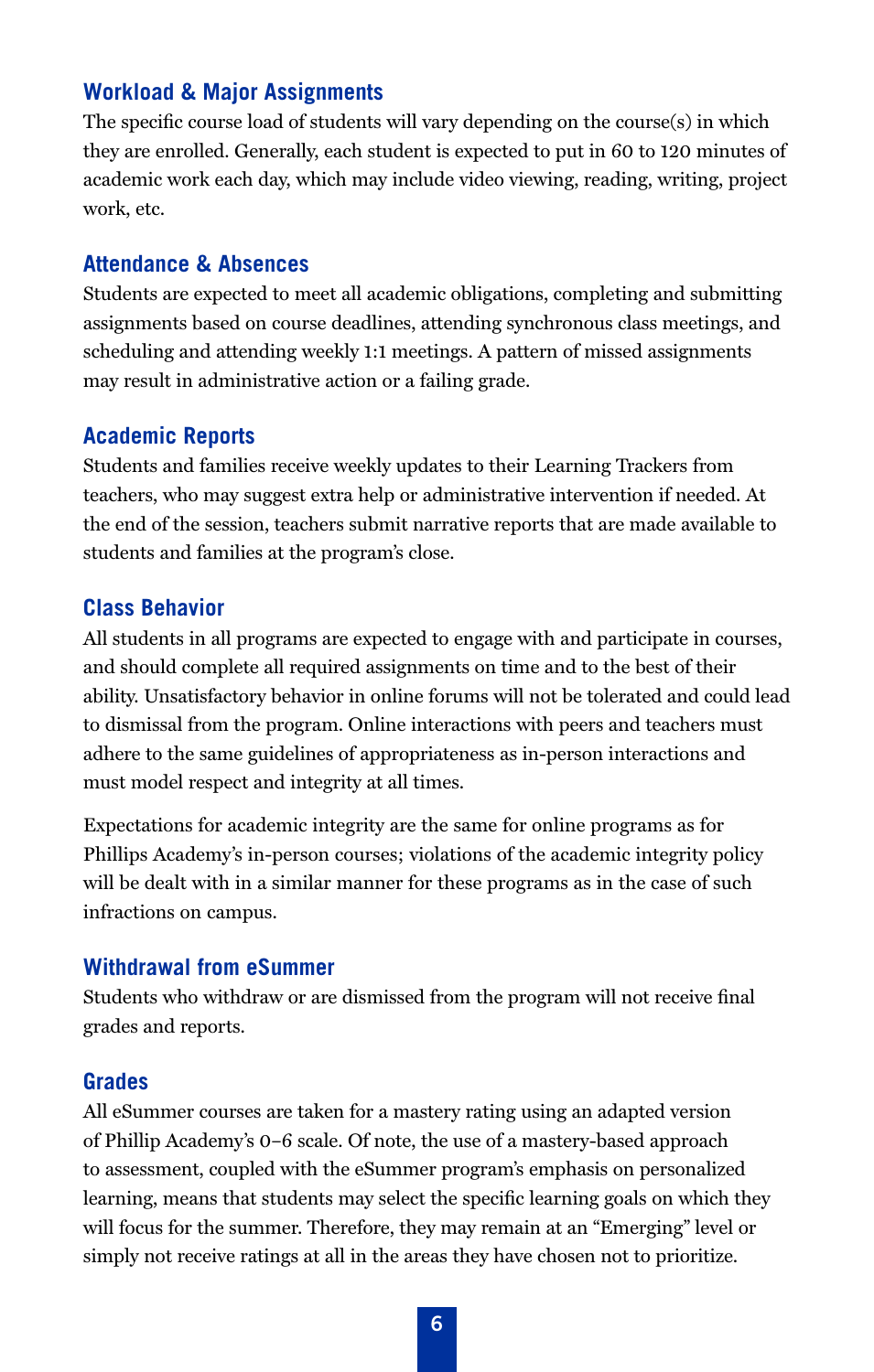Ratings of "Emerging" should not mistakenly be conflated with failure; these simply indicate that a student is beginning their journey toward mastery and is in need of more intensive practice and support.

|                                                                                                                     |  | 2 | З                                                                               |  | 5                                                  |                                                                                      |
|---------------------------------------------------------------------------------------------------------------------|--|---|---------------------------------------------------------------------------------|--|----------------------------------------------------|--------------------------------------------------------------------------------------|
| <b>Emerging</b>                                                                                                     |  |   | <b>Progressing</b><br><b>Toward Mastery</b>                                     |  | <b>Demonstrating</b><br><b>Mastery</b>             | <b>Extending</b><br><b>Mastery</b>                                                   |
| Students rarely meet the<br>standard, or demonstrate<br>mastery of just a few of the<br>standard's component parts. |  |   | Students may<br>meet the standard<br>occasionally, but<br>not with reliability. |  | Students can<br>consistently<br>meet the standard. | Students not only<br>meet the standard<br>consistently, they go<br>above and beyond. |

## **Transcripts and Credit**

Transcripts—which include students' ratings and teacher comments—are available to students and families online through the Parent Portal approximately two weeks after the end of the program. Transcripts can also be requested by emailing the Summer programs office with a formal request, along with written permission to share information directly with a student's home institution. **Credit for courses taken at Andover during the summer will be determined by the student's home institution.**

# **ACTIONS FACULTY MAY TAKE TO SUPPORT STUDENTS**

The eSummer curriculum is highly self-directed and dependent upon each student's stated goals. Therefore, academic performance is monitored from the very beginning of the program through the creation of a Personalized Learning Plan and subsequent weekly Learning Trackers. Initially, instructors will respond to poor performance with individual help strategies, suggested through the weekly 1:1 meetings and documented in the weekly Learning Trackers. If the student does not make use of those strategies, the instructor will notify the administrators, who will contact the student and their family to address the academic issues. There are a number of possible responses to poor academic performance; they are all intended to help the student make full use of the Academy's supportive resources and to teach the student self-reliant study habits. Should the student refuse to become academically engaged in the program, one or more of the formal disciplinary actions outlined in this handbook may be undertaken.

At any point in the program, if an adult is concerned about any aspect of a student's performance—including engagement, effort, grades, behavior, or general well-being—that person may notify the administration.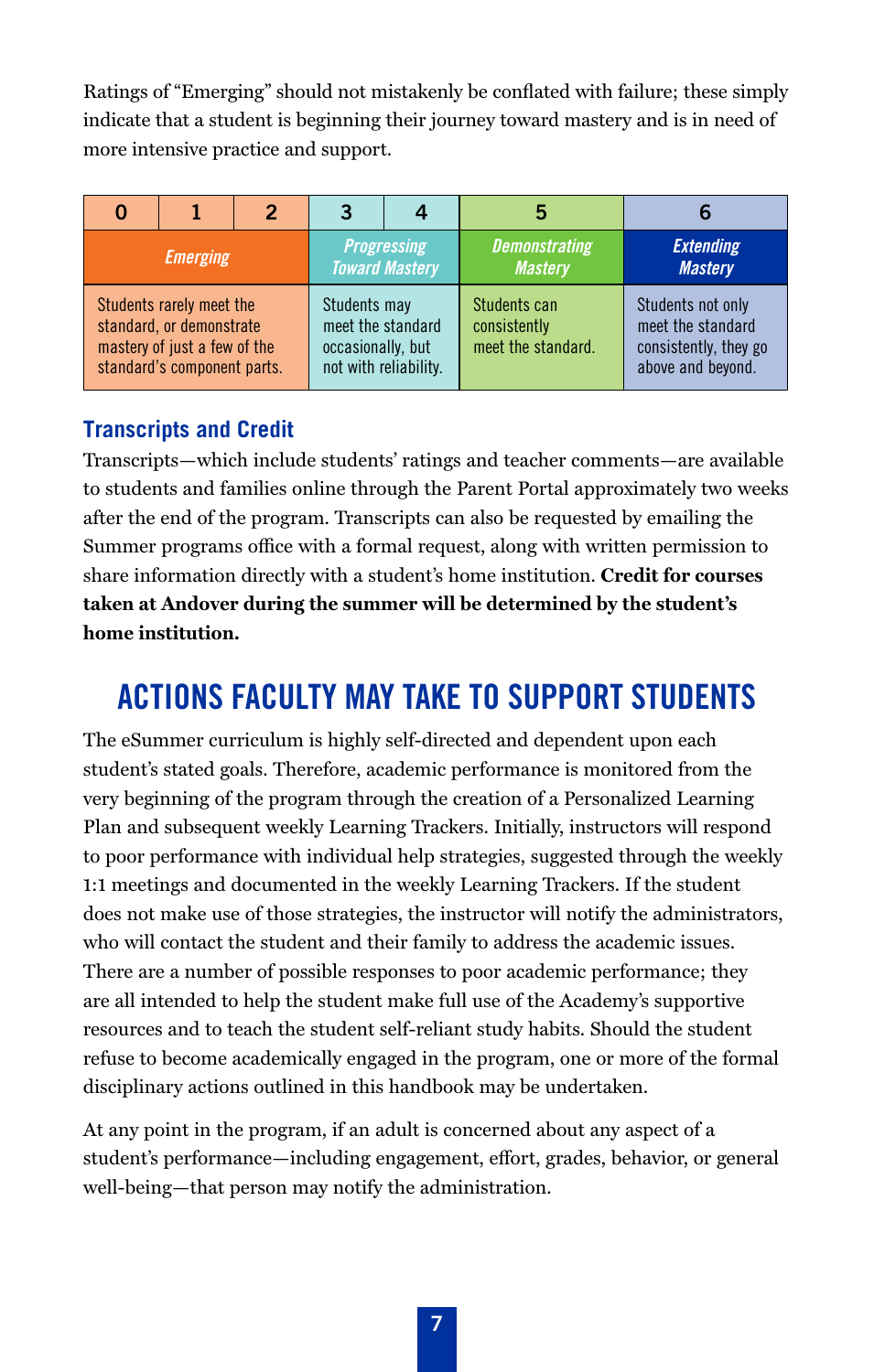#### **Academic Warning**

Academic Warning signifies that a student has been performing substantially below expectations and, unless there is significant improvement, the student may be advised or required to withdraw.

#### **Advise/Require to Withdraw**

If it is determined that a student is unable to meet the academic demands of the program, the student may be **advised** to withdraw. In some instances, the student may be **required** to withdraw unless substantial improvement is made.

# **COMMUNITY EXPECTATIONS & POLICIES**

The discipline system of Phillips Academy's summer programs is based on maintaining the safety of all members of the community. Students should expect to be dismissed from eSummer for behavior that violates the community's guiding values and major rules.

We hope that by being clear about expectations and policies we will inspire positive participation in all areas of the school, promote learning, and encourage the realization that respect for self and for others is at the heart of our community. The sections below are included to clarify the community's expectations of all students.

## **GUIDING VALUES**

#### **Honesty**

Honesty is the basic value on which this community rests. We expect honest behavior in all areas of school life, formal and informal, curricular and extracurricular. Honest and tactful communication among peers, students, parents, faculty, and staff is essential to the healthy functioning of our institution.

#### **Respect for Self**

Respect grows from honesty. Self-respect depends on a willingness to accept intellectual challenge, to care sensibly for the health of one's own body, and to be honest about one's feelings and identity. School is a time of great discovery, and students will inevitably spend valuable time processing the multifaceted nature of their own racial, gender, sexual, and socioeconomic identities and those of others.

#### **Respect for Others**

Despite not being housed on campus, you are a member of our community for the summer—and with that membership comes rare opportunities for cooperation, collaboration, and lasting friendships with peers and faculty. Because we are a diverse school comprising people with a huge range of identities, interests, and traditions, respect for others is paramount to the integrity and fabric of our lives here. We seek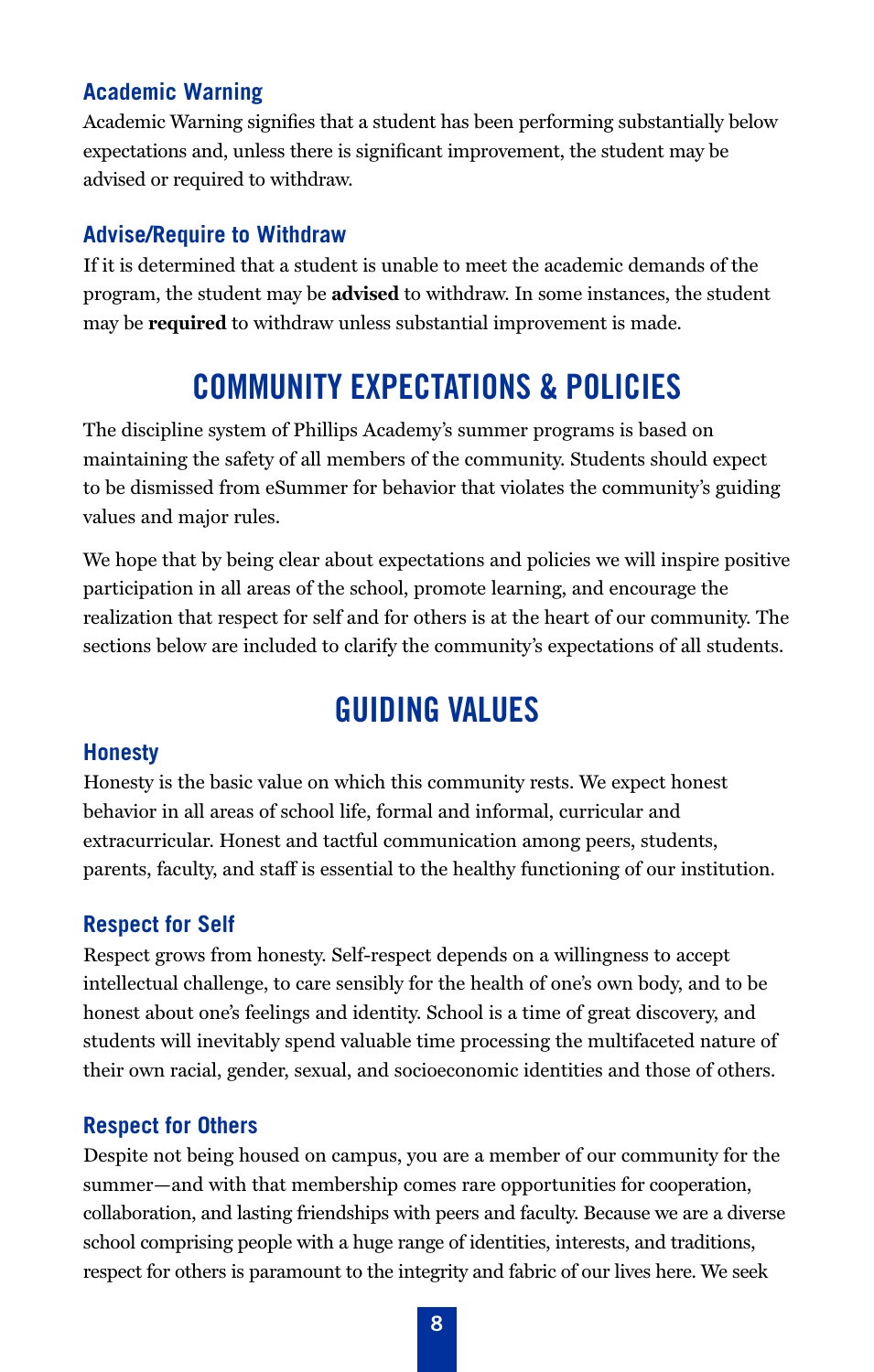to develop cultural competency for all community members to cultivate an inclusive learning community and combat prejudice and discrimination in all forms.

We ask, for example, that you be respectful and appropriate in all verbal and electronic communications and that you consider carefully how your words, dress, and actions influence others and, in certain instances, have the potential to harm if they are not chosen thoughtfully. Words, images, actions, or other conduct that discriminates, attacks, disparages, demeans, intimidates, or offends an individual group based on their identity have no place in our community. Offensive behavior can take many forms, including, but not limited to, negatively biased categorical statements, stereotypes, and epithets. We expect that students will intervene, as appropriate, and engage a trusted adult when they witness behavior that negatively affects others. By listening when someone else is speaking in class, following directions given by an adult in the community, using public forums appropriately, and considering how behavior and communications affect or influence others, we are showing respect for all members of the Andover community.

## **MAJOR OFFENSES**

The following list is intended to be a guide, not a comprehensive list, of unacceptable behavior while attending eSummer. If students have a question about whether something is a major school rule, they should ask an instructoror or an administrator. Participating in or aiding, abetting, inciting, encouraging, or supporting any of the following will result in a response from the school.

## **Community**

- Actions threatening or posing a risk of harm to the health, safety, or well-being of self or other persons.
- Malicious, threatening, or defamatory remarks of any kind, including words, images, actions, or other conduct that attack, disparage, or demean an individual or group based on identity.
- Infliction of personal injury, including hazing, violation of privacy (including the use of any recording or imaging technologies), or actions or communications (verbal or written) constituting harassment of any kind. Students who are involved in acts of hazing, harassment, or bullying may be virtually called before the Community Conduct Council.
- Misuse of electronic communication devices.
- Serious or repeated absenteeism from required school appointments, engagements, or assignments.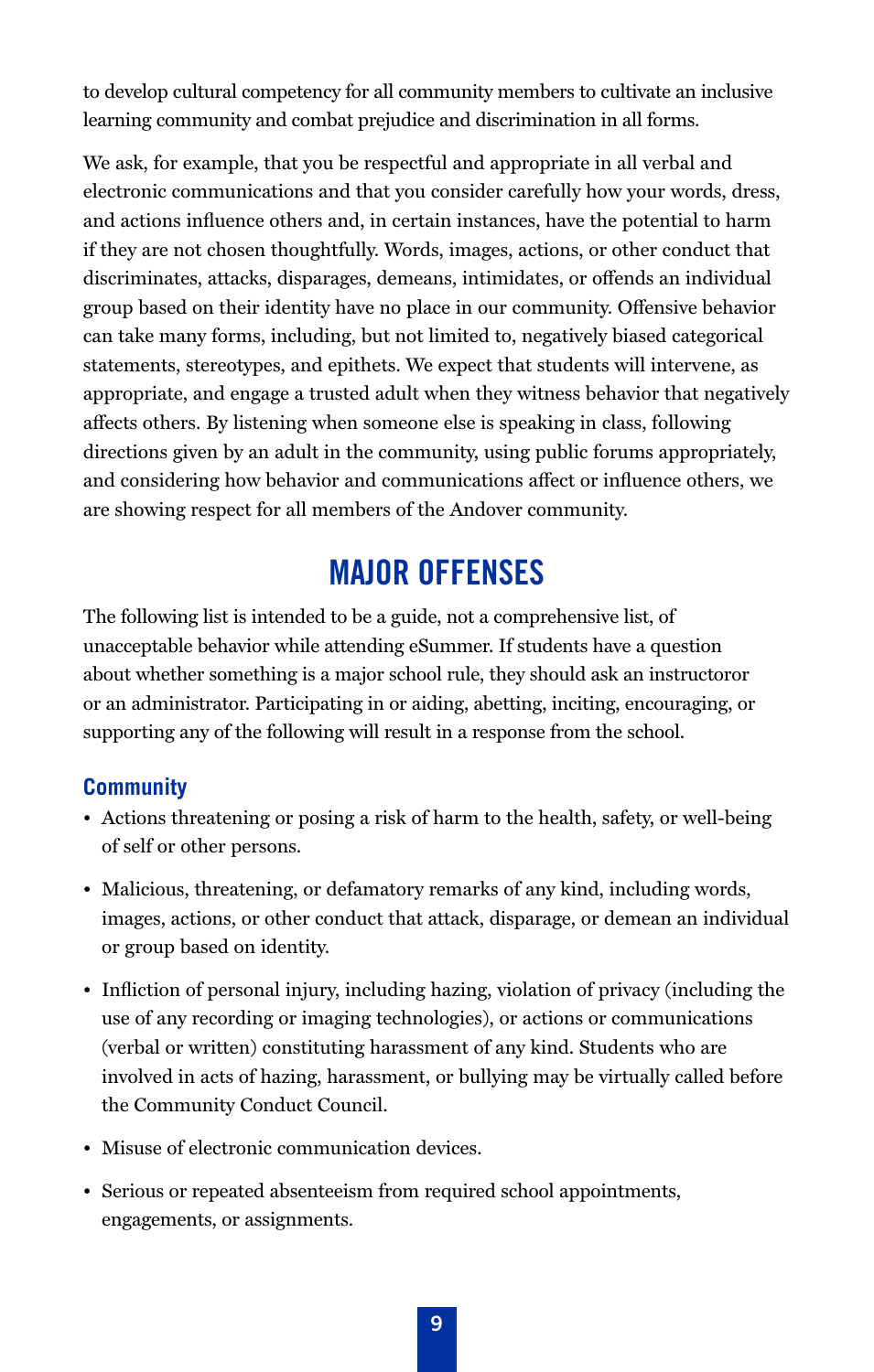## **Dishonesty**

- Misleading or untruthful communication; lying; deceit within the academic program (e.g., cheating, plagiarizing, misuse of sources, dual submissions of academic work, facilitating cheating); fraud of any kind, including, by way of example, falsifying permission forms, excuses, or sign-in. (Students who are involved in acts of plagiarism or academic dishonesty will be sent to the director of studies.)
- Purchasing, possession, or use of false identifications; facilitating the production or distribution of false identifications.

## **Technology**

- Violation of the [Academy's Technology Acceptable Use Policy](#page-13-0), including failure to comply with copyright laws; repeated or excessive downloading and sharing of any copyrighted material (movies, music, video, etc.); and/or any destructive, inappropriate, and/or hacking behavior. Students are responsible for all content contained on or communicated from personal devices.
- Downloading, distributing, or sharing sexually explicit material.
- Engaging in cyberbullying.

#### **Other**

- Gambling.
- Failure to live up to the terms of probation.
- An accumulation of offenses that have resulted in repeated disciplinary responses or that otherwise clearly indicate an unwillingness or inability to participate within school behavioral guidelines.
- Failure to cooperate in an investigation regarding a possible rule infraction.

## **Sexual Misconduct, Harassment, Discrimination, Hazing, and Bullying and the Community Conduct Council (CCC)**

The Academy is committed to establishing an environment that respects diversity, encourages people of diverse backgrounds and beliefs to understand and respect one another, and is free from discrimination and harassment based upon any legally protected status, including race, color, sex, religion, national origin, gender identity, gender expression, sexual orientation, age, or mental/physical abilities.

Sexual misconduct, harassment, discrimination, hazing, and bullying (including cyberbullying) are serious offenses, prohibited by federal and/or state law as well as the Academy's policies. Verbal, physical, or electronic conduct that has the effect of creating an intimidating, hostile, or offensive environment for any member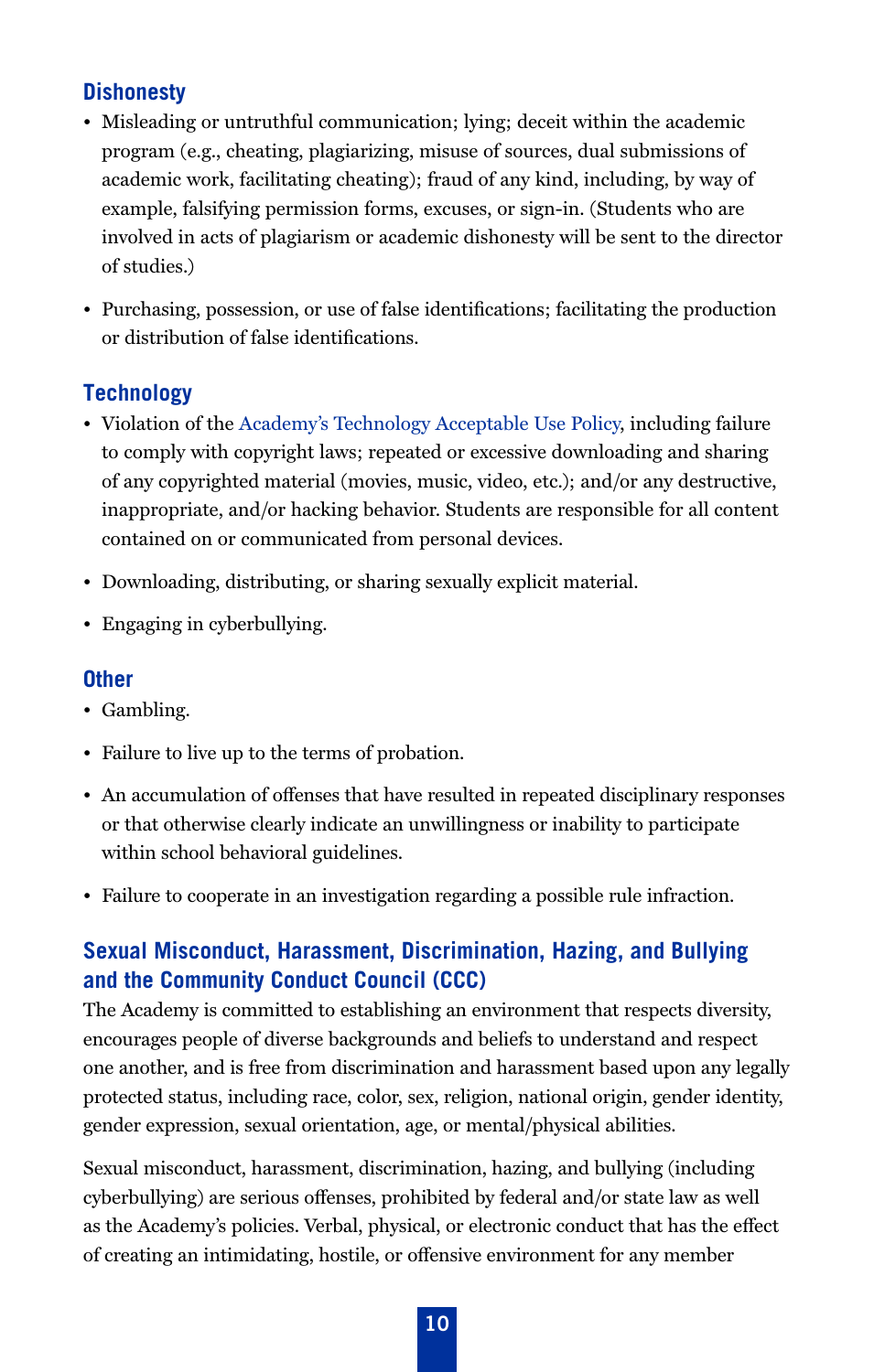of the community or of materially and substantially disrupting the educational process or the orderly operation of the Academy, will not be tolerated. This conduct is prohibited at all times in all places and online spaces as part of a student's engagement with Phillips Academy. In addition, retaliation against any individual who has brought inappropriate behavior to the attention of the Academy or who has cooperated

Faculty, administrator, and staff members must maintain healthy, respectful boundaries and relationships with students at all times. Romantic or sexual relationships between Academy employees and students of any age, including students over the age of 18, are strictly prohibited. Faculty and staff are advised that physically, emotionally, or sexually abusive conduct by faculty or staff directed toward students of the Academy under the age of 18 must be reported to the Massachusetts Department of Children and Families and other law enforcement agencies.

The Academy endeavors to achieve an educational environment that is free from sexual misconduct, harassment, discrimination, hazing, and bullying. The Academy has created a Community Conduct Council, which has the responsibility of supporting the administration in responding to, investigating, and making recommendations intended to remedy such conduct.

#### **Reporting Complaints**

Students who have experienced sexual misconduct, hazing, harassment, discrimination, or bullying by another student or by an adult, who have witnessed such an incident, or who otherwise have relevant information about such an incident, should bring the matter immediately to the attention of a trusted adult, the director of outreach and Summer Session (978-749-4410), the regular session dean of students (978-749- 4175), the director of human resources (978-749-4105), or the Summer CCC (978- 749-4739). Parents/guardians, students, faculty, and staff may also make reports through the Academy's confidential web intake, www.andover.ethicspoint.com, or by calling 844-302-0434. The website and hotline number are hosted externally by Ethics Point.

The individual receiving the complaint will ensure that it reaches the proper channels for investigation. Also, any student who is subject to retaliation or who knows of another student who has been subject to retaliation as a consequence of reporting such an incident is likewise required to report it promptly. A parent who has witnessed or otherwise has relevant information about sexual misconduct, harassment, discrimination, hazing, or bullying of a student is strongly urged to promptly notify the deans or the director. Any member of the faculty or staff of the Academy who witnesses or otherwise becomes aware of sexual misconduct, harassment, discrimination, hazing, or bullying in violation of this policy or who becomes aware of retaliation against a student or adult who provides information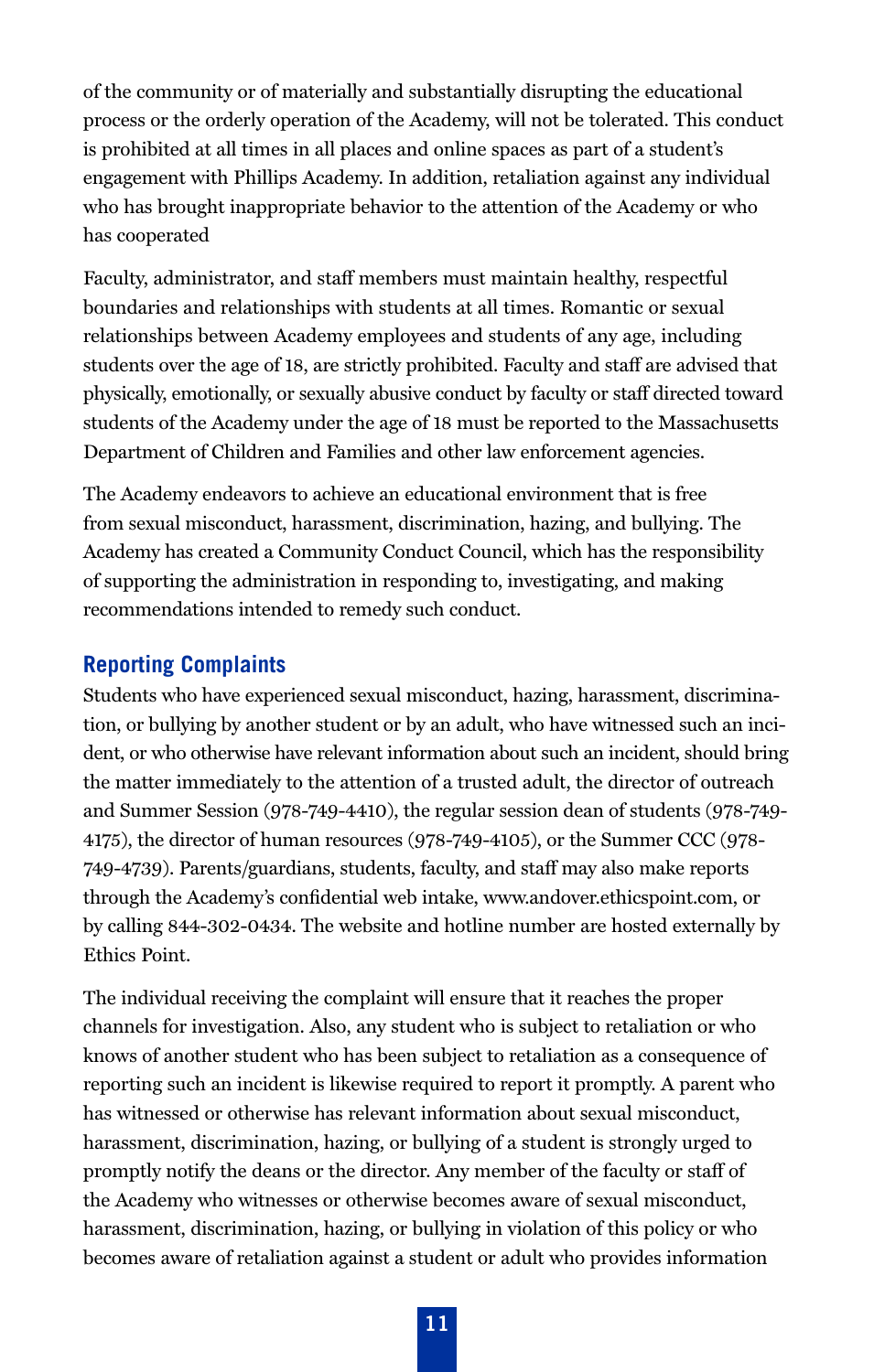concerning a violation of this policy is required to report it immediately to the director, a dean, or the CCC. Members of the faculty or staff may not make promises of confidentiality to a student or parent who informs them of an allegation of sexual misconduct, harassment, discrimination, hazing, bullying, or retaliation.

Students and parents may make reports anonymously, but generally no disciplinary action will be taken based solely on an anonymous report. Although there are circumstances in which an anonymous report can be better than none at all, it is far more difficult to determine the facts of what occurred if complaints are made anonymously. Also, while the Academy cannot promise strict confidentiality because information must be shared in order to conduct an effective investigation, the Academy will treat information that it receives regarding potential sexual misconduct, harassment, discrimination, hazing, bullying, and retaliation with sensitivity and only on a need-to-know basis, such as to conduct a comprehensive and effective investigation or to ensure that the requirements of this policy and applicable law are met. It is important to note that the Academy is responsible for the safety of the entire school community and, therefore, may need to share information and investigate concerns about sexual misconduct, hazing, harassment, or bullying once the Academy becomes aware of it, even if a formal complaint has not been filed. If a notifying individual requests confidentiality and/or requests that the Academy not investigate, the Academy will weigh this request against concerns regarding the safety of the full Academy community. If the Academy reasonably believes that the reported conduct poses safety risks to the community, the Academy must take action, such as through an investigation, regardless of the request for confidentiality and/or not to investigate.

#### **Reporting to Authorities**

In accordance with Massachusetts law, the Academy will report to the Department of Children and Families (DCF) any incident of suspected abuse or neglect of students under the age of 18. The director or regular session dean of students (or designee) will also report suspected instances of unlawful conduct involving students to local law enforcement agencies as appropriate and/or required by law.

#### **Investigation Process**

Once contacted, either by a student or an adult, the deans, Director, and/or the CCC may pursue an informal or formal process depending on the nature of the complaint. In situations for which an informal process is appropriate, the CCC may provide advice to the complainant as to how to respond to the situation independently. Alternatively, the CCC may obtain support for the complainant to moderate a conversation, in person or in writing, between the complainant and the respondent. Such mediation may be conducted by a dean, counselor, or other appropriate individual.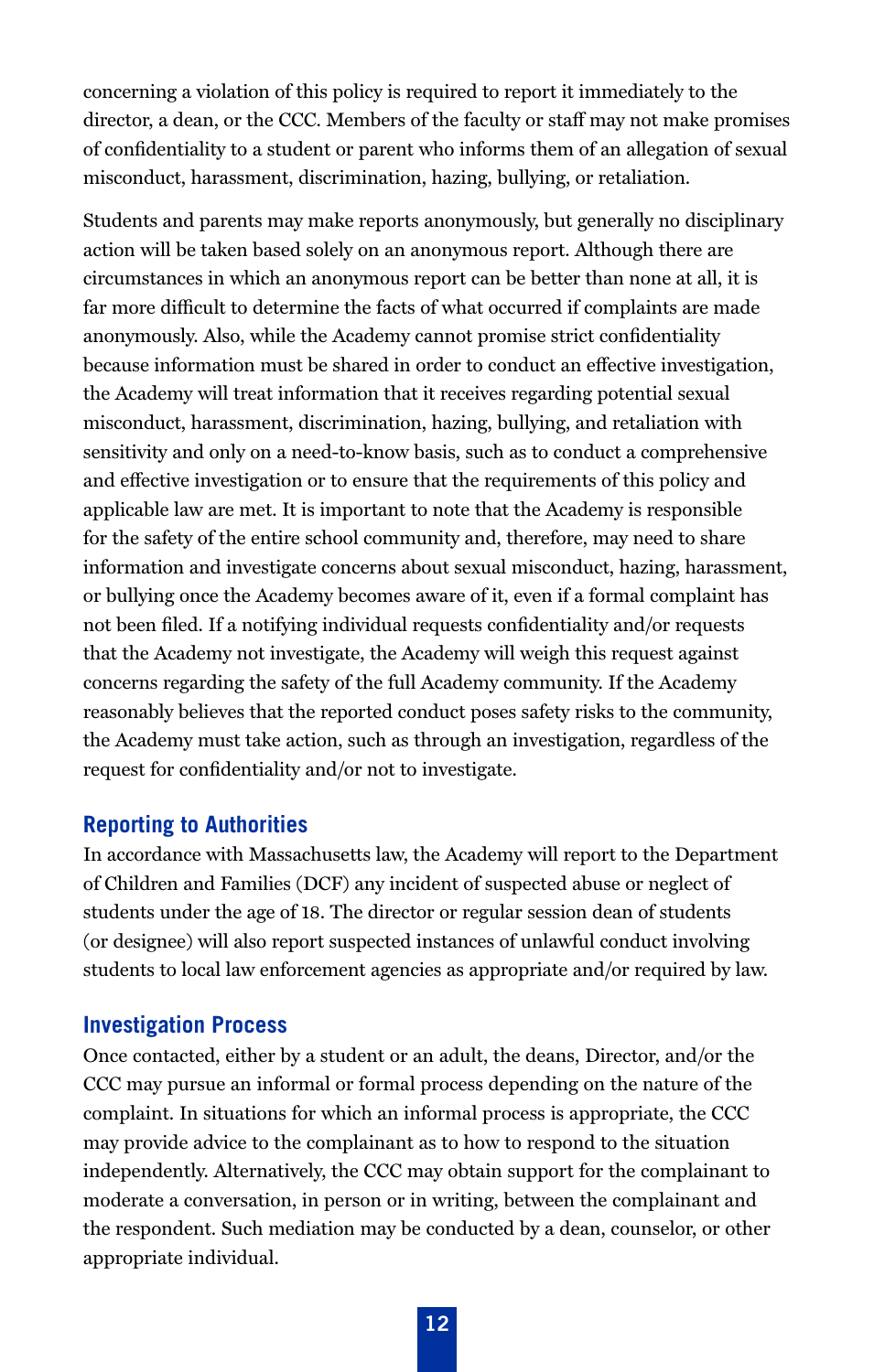In the event that an informal process is unsuccessful or inappropriate, the CCC will initiate a formal investigation of the complaint. All members of the Academy community are expected to cooperate fully with any investigation under this policy. A CCC investigation may include, but is not limited to, interviews of those individuals directly involved in the incident and relevant witnesses, and collecting documents and any other evidence bearing on the incident. The CCC may need to interview involved parties more than once in order to gather pertinent information. Each participating student is encouraged to have an adult member of the community present as support. The CCC will at all times during the process maintain confidentiality to the extent, in its judgment, the situation permits.

# DISCIPLINARY RESPONSES TO RULE VIOLATIONS

When there is sufficient concern, the community responds to the student as a whole by encouraging personal growth and the acceptance of responsibility. In all instances of major offenses, parents/guardians will be notified before and after disciplinary action.

When a rule violation is suspected, a faculty or staff member normally will question the student about the suspected violation and ask for a response. As necessary, a member of the faculty or administration will investigate the event. When appropriate, parents/guardians are also notified.

Once it is determined that a rule violation has occurred, administrators will investigate the violation and determine the appropriate response. Dishonesty by a student during a disciplinary investigation will lead to a recommendation for an immediate dismissal. **Any student who is dismissed, regardless of when that dismissal occurs during the summer program, will not receive grades or reports from instructors.**

#### **Censure**

Censure is given by administrators to a student who has shown very poor judgment, particularly in connection with a major rule, or whose behavior warrants the immediate attention of the student's parent/guardian. A letter or email is sent home to the student's parent/guardian.

#### **Probation**

Probation is given by administrators to a student who has broken a major rule or whose behavior has raised the question of whether he or she should continue to be part of eSummer. A telephone call is made to the parent/guardian, and a letter or email is sent home. Any additional rule violation may result in dismissal.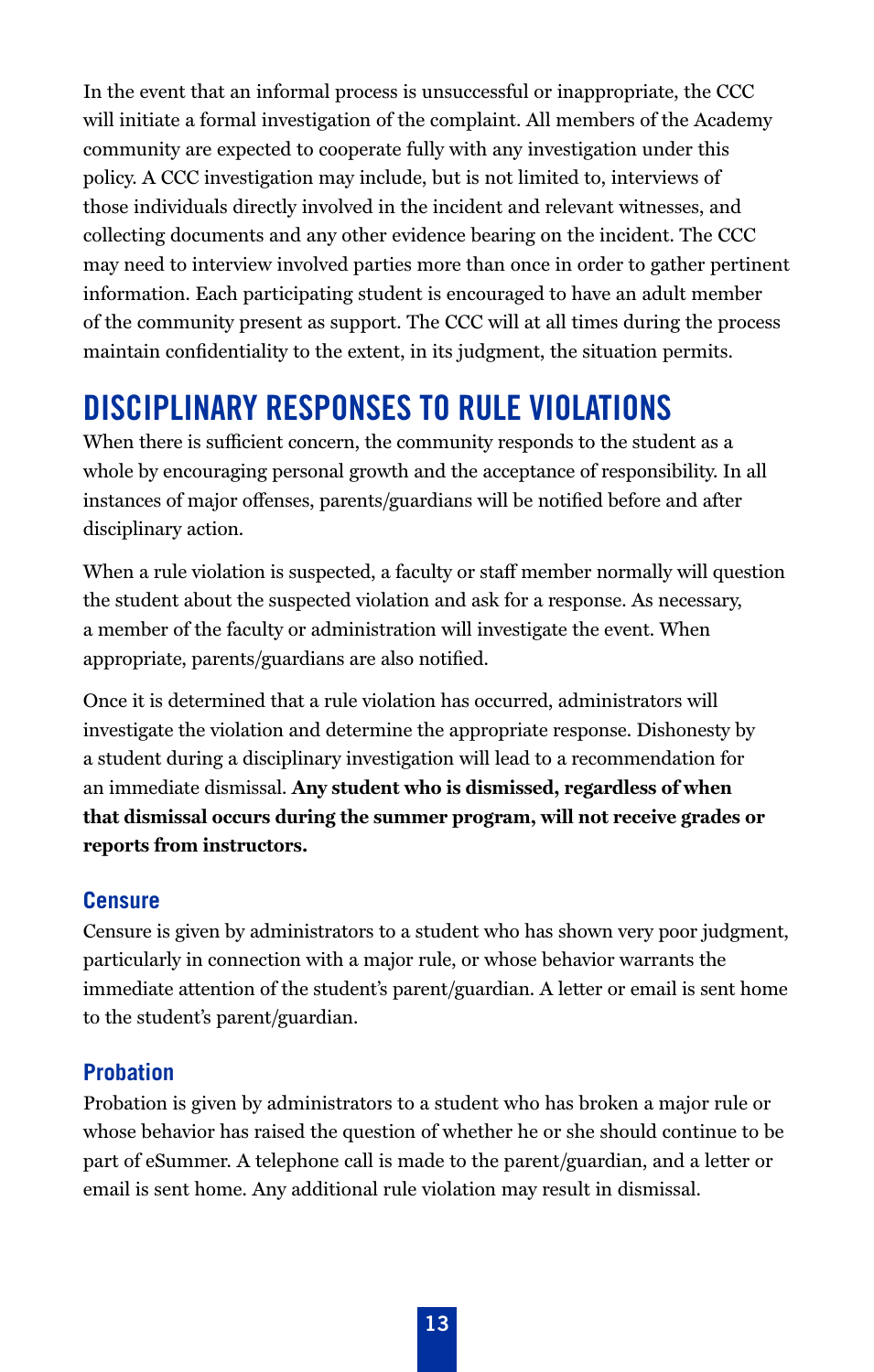## **Dismissal**

A decision for dismissal is made by the director in consultation with other administrators and relevant faculty when a student's behavior has made it impossible to allow him or her to continue in the eSummer program. **Failing grades are not a reason for dismissal; however, an egregious pattern of unacceptable behavior could lead to a requirement to withdraw.** A telephone call is made to the parent/ guardian in cases of dismissal.

# **COMMUNICATION RESOURCES**

Students are responsible for retrieving and responding to all official notices sent to them via email and text, as well as those housed in the Academy's internal portals and learning management system. All students MUST check their Canvas course and Andover email AT LEAST ONCE A DAY for messages.

# <span id="page-13-0"></span>**TECHNOLOGY ACCEPTABLE USE POLICY**

#### **Scope**

The Academy's technology policy applies to all authorized users who access the Academy's network or equipment using Academy-owned or personally-owned equipment.

## **Purpose**

The technology resources at Phillips Academy include, but are not limited to, all networking, hardware and software, internet access, email, telephone equipment, WPAA radio station, and voicemail. These services are provided to support the educational and administrative activities of the school and should be used for those purposes. Use is a privilege, not a right.

Use should always be legal, ethical, and consistent with the Academy's Statement of Purpose, its policies on honesty and integrity, its general standards for community behavior, and the Written Information Security Policy.

Incidental personal use of the Academy's technology resources must not interfere with the community member's performance or with the community's ability to use the resources for professional and academic purposes.

Use of the Academy's technology resources or data for personal business, political campaigning, or for a commercial purpose is prohibited, except as authorized by the Academy.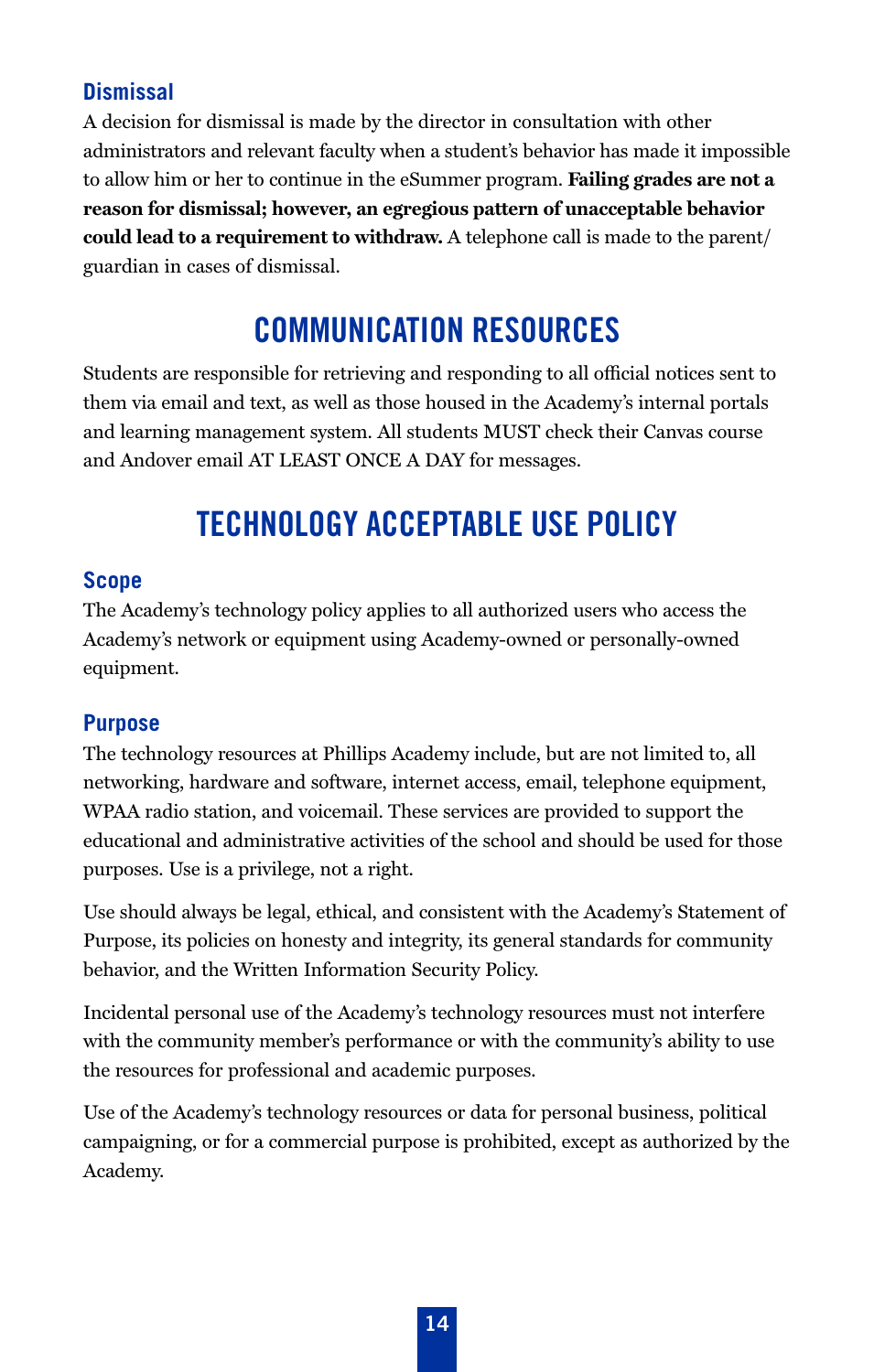## **Authorized Use**

An authorized user is any person who has been granted authority by the Academy to access its computing, network, or telephone systems and whose usage complies with this policy. Unauthorized use is strictly prohibited. By accessing the Academy's network using Academy-owned or personally-owned equipment, you have consented to the Academy's exercise of its authority and rights as set out in this policy with respect to any such equipment, as well as with respect to any information or communication stored or transmitted over such equipment.

Students are provided with email accounts and internet access.

Whenever a user ceases being a member of the Academy community, access to the Academy's computing, network, and telephone systems shall cease effective on the date of separation.

#### **Privacy Expectations**

The Academy's network resources, including all telephone and data lines, are the property of the Academy. The Academy reserves the right to access, view, or monitor any information or communication stored on or transmitted over the network, or on or over equipment that has been used to access the Academy's network. It may be required by law to allow third parties to view stored data and said data may become evidence in legal proceedings. In addition, others may inadvertently view messages or data as a result of routine systems maintenance, message delivery issues, or monitoring.

Users must recognize that there is no guarantee of privacy associated with their use of Academy technology resources. Users should not expect that email, voicemail, or other information created or maintained in the system (even when marked "personal" or "confidential") are private, confidential, or secure.

#### **Legal and Responsible Use**

No user may act in ways that invade the privacy of others, are unethical, or fail to comply with all legal restrictions regarding the use of electronic data. All users also must recognize and not violate the intellectual property rights of others.

All users must maintain the confidentiality of information specified in federal and state laws and the Written Information Security Program (WISP). This excerpt from the WISP defines Personal and Sensitive information.

"This Program sets forth the Academy's policies for accessing, collecting, storing, using, transmitting, and protecting electronic, paper, and other records containing Personal Information, as well as sensitive Academy information resources.

For Purposes of this Program, "Personal Information" means an individual's first name and last name, or first initial and last name, in combination with any one or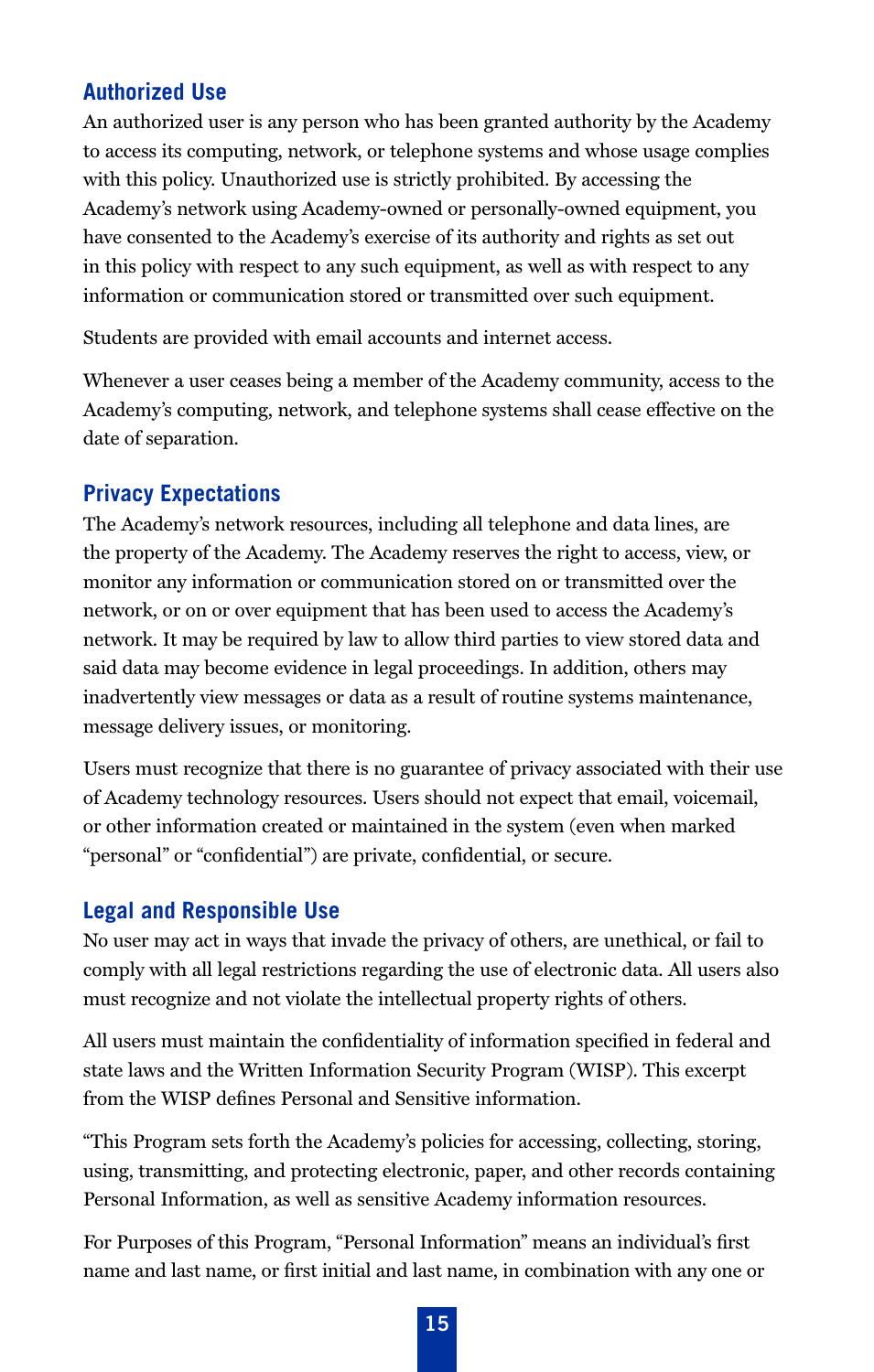more of the following data elements that relate to such individual: (a) social security number, (b) driver's license number or state-issued identification card number, or (c) financial account number, or credit or debit card number, with or without any required security code, access code, personal identification number, or password that would permit access to an individual's financial account. "Personal Information" does not, however, include information that is lawfully obtained from publicly available information, or from federal, state, or local government records lawfully made available to the general public. In addition to "Personal Information" as defined above, the Academy also defines the following as sensitive in nature and thereby subject to safeguards commensurate with the risk and sensitivity of the information: (a) health information, (b) student records, (c) employment information, (d) donor and alumni information, and (e) any information that, if disclosed, altered, or lost, would pose a reputational risk to Phillips Academy."

Making public remarks that defame or disparage the Academy's students or that recklessly disregard or distort the truth of the matters commented on, is prohibited.

All users must refrain from acts that waste Academy technology resources or prevent others from using them. Users will not access, modify, or delete others' files or system settings without express permission. Tampering of any kind is strictly forbidden. Deliberate attempts to tamper with or degrade the performance of an Academy computer system, telephone system, or network or to deprive authorized users of access to or use of such resources are prohibited.

Students may not send broadcast email or broadcast voicemail without prior permission from the director.

Users are responsible for both the content and possible effects of their messages on the network. Altering electronic communications to hide your identity is considered forgery and is prohibited.

Cellular devices should always be turned off or placed on vibrate mode during classes, concerts, and lectures, and in a library setting, computer center, or any venue where a ringing phone may cause disruption.

#### **Copyright and Licensing**

Users will abide by all copyright, trademarks, patent, and other laws governing intellectual property.

No software may be installed, copied, or used except as permitted by law. Users must strictly adhere to all software license provisions.

Software downloaded from the internet or obtained elsewhere cannot be installed on Academy equipment unless approved by the Office of Information Technology.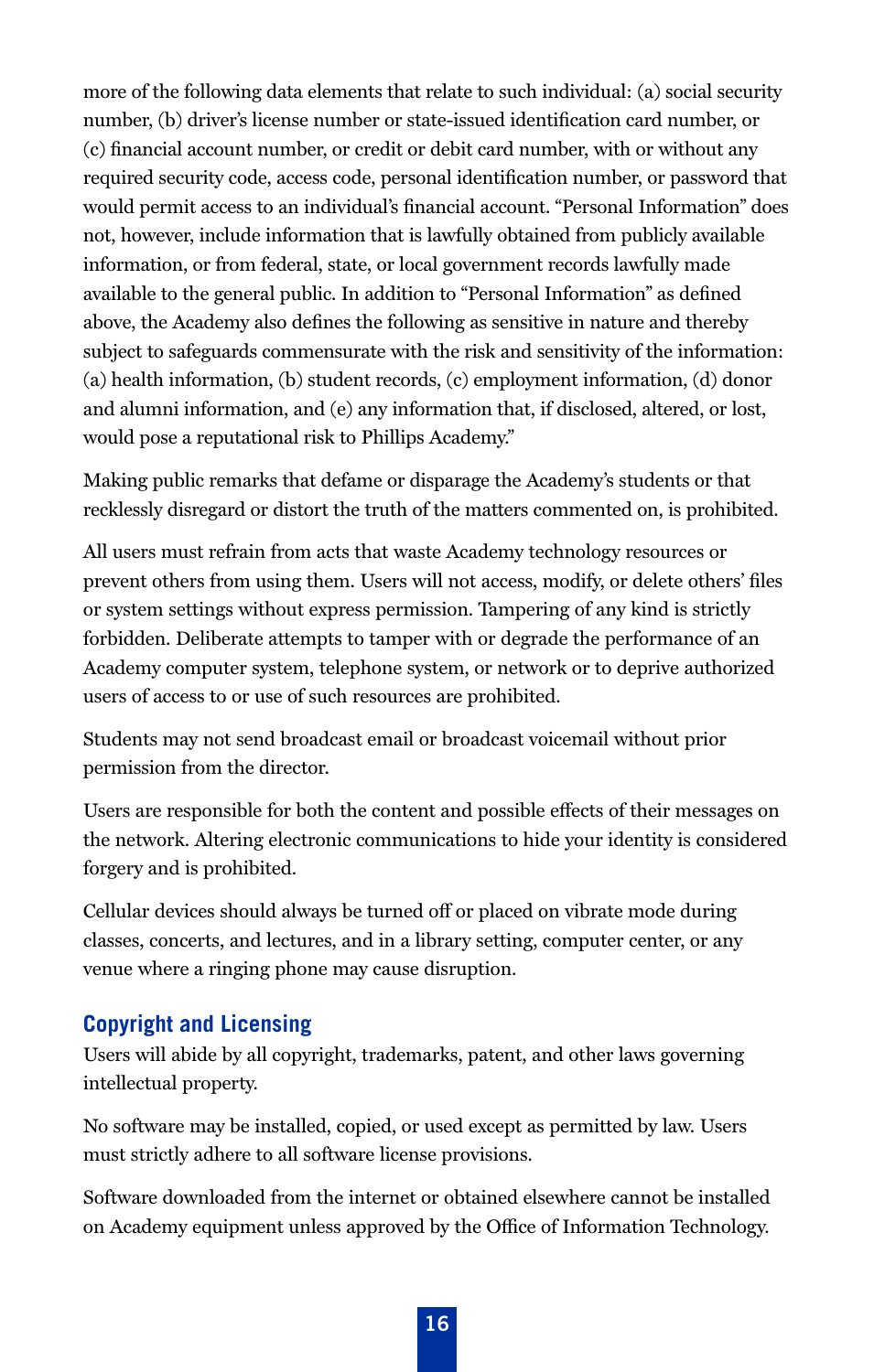Use and/or distribution of others' intellectual property (including, but not limited to, text, images, sound, and software) without permission of the copyright holder is a federal crime and can result in criminal penalties, even if the material is distributed for free, with no monetary gain to you.

#### **Inappropriate Materials**

The Academy prohibits faculty, staff, and students from keeping pornography in any form at school, including, but not limited to, magazines, posters, videos, electronic files, or other electronic materials.

Use of the Academy network or equipment by any authorized user to create, access, download, edit, view, store, send, or print materials that are illegal, offensive, harassing, threatening, intimidating, discriminatory, sexually explicit or graphic, pornographic, obscene, or otherwise inconsistent with the values and general standards for community behavior of the Academy is prohibited. The Academy will respond to complaints of harassing or discriminatory use of its technology resources in accordance with its Anti-Harassment and Anti-Discrimination Policy. These provisions are not intended to prohibit an authorized user from carrying out assigned educational, employment, or administrative functions.

The receipt of any inappropriate material, as described above, should be saved and reported as described in [Policy Enforcement and Sanctions.](#page-17-0) 

## **Security**

Each user is responsible for the security and integrity of information stored on the user's computer, third party storage platforms (Dropbox, iCloud, etc.), or voicemail system. Computer accounts, passwords, security codes, and other types of authorization are assigned to individual users and must not be shared with or used by others. Phillips Academy, at its sole discretion, reserves the right to bypass such passwords and to access, view, or monitor its systems and all of their contents. By accessing the Academy's system, you have consented to the Academy's right to do so.

Anyone accessing Phillips Academy systems is required to change their Active Directory password every 12 months (365 days).

Use of voicemail security codes is required.

Procuring, removing, or relocating Academy-owned technology resources requires prior authorization from the Office of Information Technology.

Students and faculty who live in dormitories are provided the opportunity to connect to the Academy network. Student use of modems in the dormitories is prohibited. For faculty members, modem use is prohibited on computers that are directly connected to the Academy network.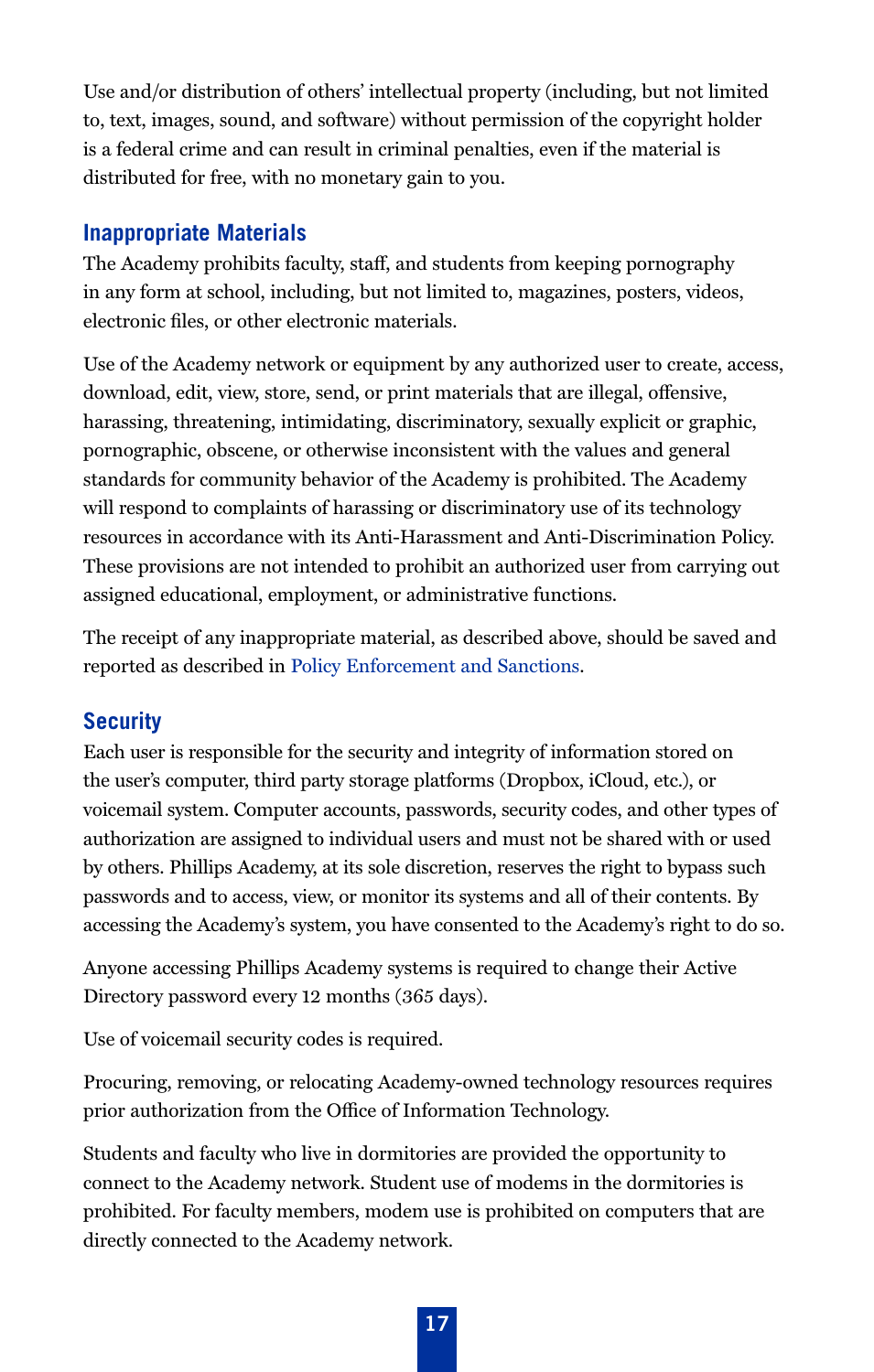Users may not attempt to circumvent or subvert the security provisions of any other system.

For security and network stability reasons, personally owned devices such as hubs, switches, routers, wireless access points, and servers or server services cannot be installed on the Academy's network or anywhere on campus, unless authorized by the Office of Information Technology.

Users are required to have updated virus protection software on their computers when connecting to the Academy network. Any computer found to be infected with viruses or malware to the extent that it may negatively affect other computers or general network performance will lose network services. Services will be restored once a member of the Office of Information Technology has verified that all viruses and malware have been removed and proper, updated anti-virus software is installed.

#### **The Internet at Andover**

There are risks involved with using the internet. To protect personal safety, internet users should not give out personal information to others via email, social networking sites, bulletin boards, or other systems. The Academy cannot guarantee that users will not encounter text, pictures, or references that are objectionable. Responsible attitudes and appropriate behavior are essential in using this resource. As with email, information that a user places on the internet is akin to sending a postcard rather than a sealed letter. Its contents can last indefinitely and may be accessed by system administrators on this campus and elsewhere.

- Users must be aware that some material circulating on the internet is copyrighted and subject to all copyright laws. Materials taken from the internet must be properly footnoted.
- Users must be aware that some material circulating on the internet is illegally distributed. Users must never use the Academy's system to download illegally distributed material.
- Users are cautioned not to open email attachments or download any files from unknown sources, in order to avoid damaging their computers and bringing destructive viruses into the Academy's system.

#### <span id="page-17-0"></span>**Policy Enforcement and Sanctions**

All members of the community are expected to assist in the enforcement of this policy. Persons in violation of this policy are subject to a full range of sanctions, including, but not limited to, the loss of computer, telephone, or network access privileges, disciplinary action, and dismissal/termination from the Academy. Some violations may constitute criminal offenses as defined by local, state, and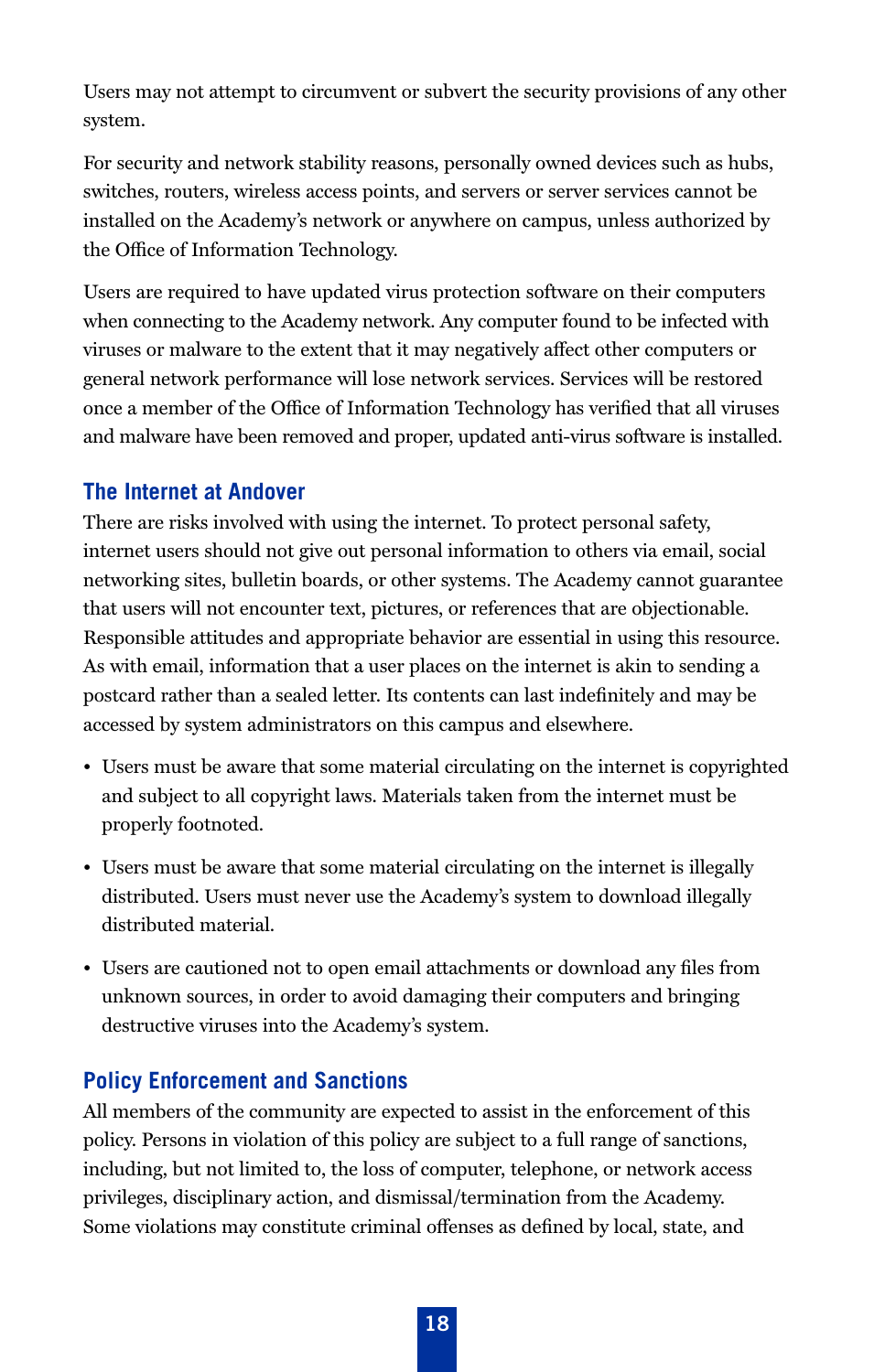federal laws, and the Academy may initiate or assist in the prosecution of any such violations to the full extent of the law.

Any suspected violation of this policy should be reported immediately to the director of the Office of Information Technology, as well as to the dean of students (if the suspected violator is a student), the dean of faculty (if the suspected violator is a faculty member), or the director of human resources (if the suspected violator is an administrator or staff member).